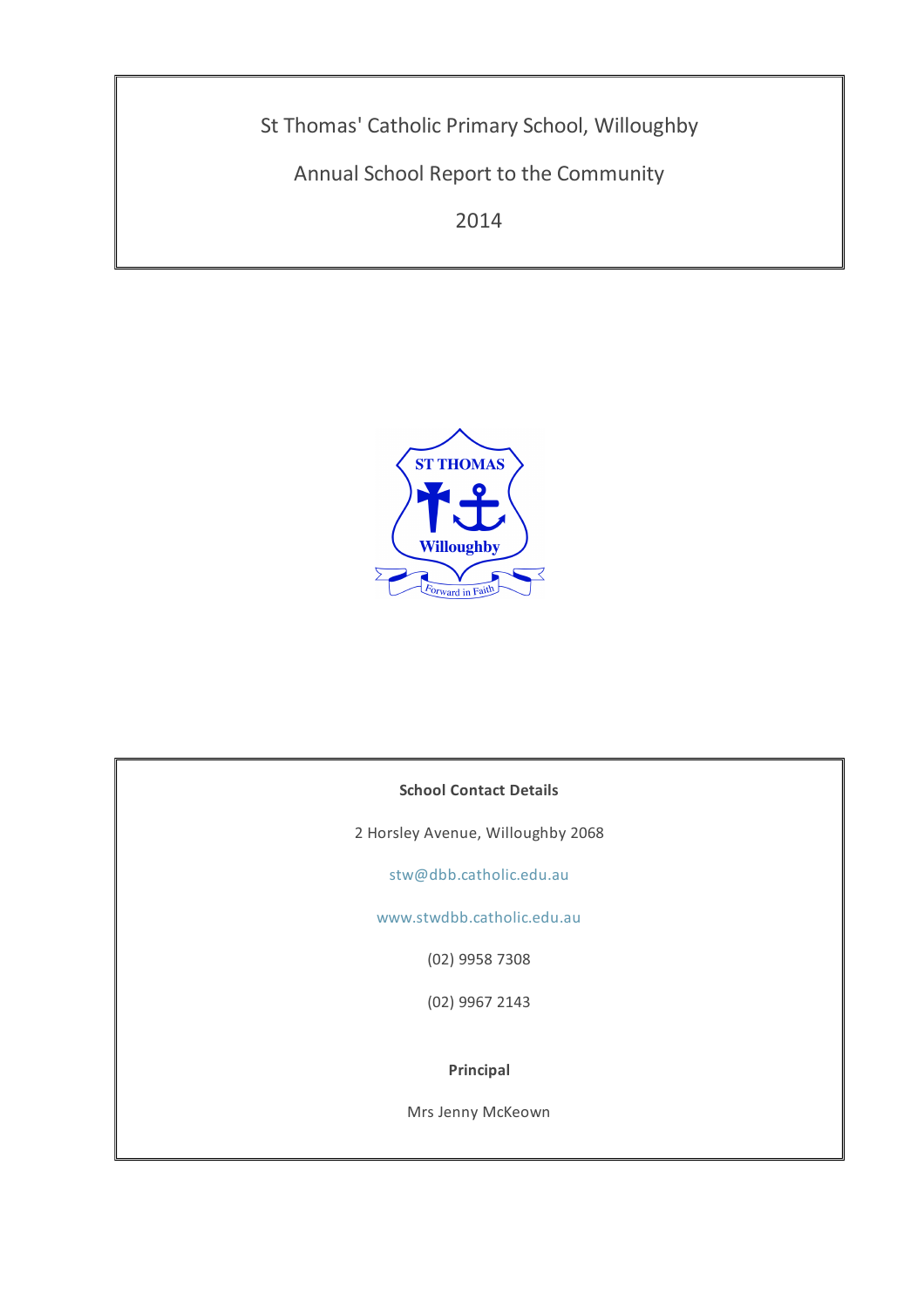## **ABOUT THIS REPORT**

St Thomas' Catholic Primary School (the 'School') is registered by the NSW Board of Studies, Teaching and Educational Standards (BOSTES) and managed by the Catholic Schools Office (CSO), Diocese of Broken Bay. The CSO as the 'approved authority' for the diocesan registration system formed under Section 39 of the NSW Education Act (1990), is responsible for monitoring the compliance of member schools in the manner that has been approved by the Minister of Education.

The Annual School Report (the 'Report'), approved by the School's Consultant, demonstrates accountability to regulatory bodies and the CSO. Additionally, the Report complements and is supplementary to other forms of regular communication to the School community regarding initiatives, activities and programs which support the learning and wellbeing of its students.

The Report provides parents and the wider community with fair, reliable and objective information about educational and financial performance measures as well as School and system policies. This information includes summary contextual data, an overview of student performance in state and national assessments, a description of the achievement of priorities in the previous year and areas for improvement. Detailed information about the School's improvement journey is documented in the School Improvement Plan (SIP) which is developed, implemented and evaluated in consultation with key stakeholders.

Further information about the contents of this Report may be obtained by contacting the School directly or by visiting the School's website. [Information](http://www.myschool.edu.au/) can be also be obtained from the My School website.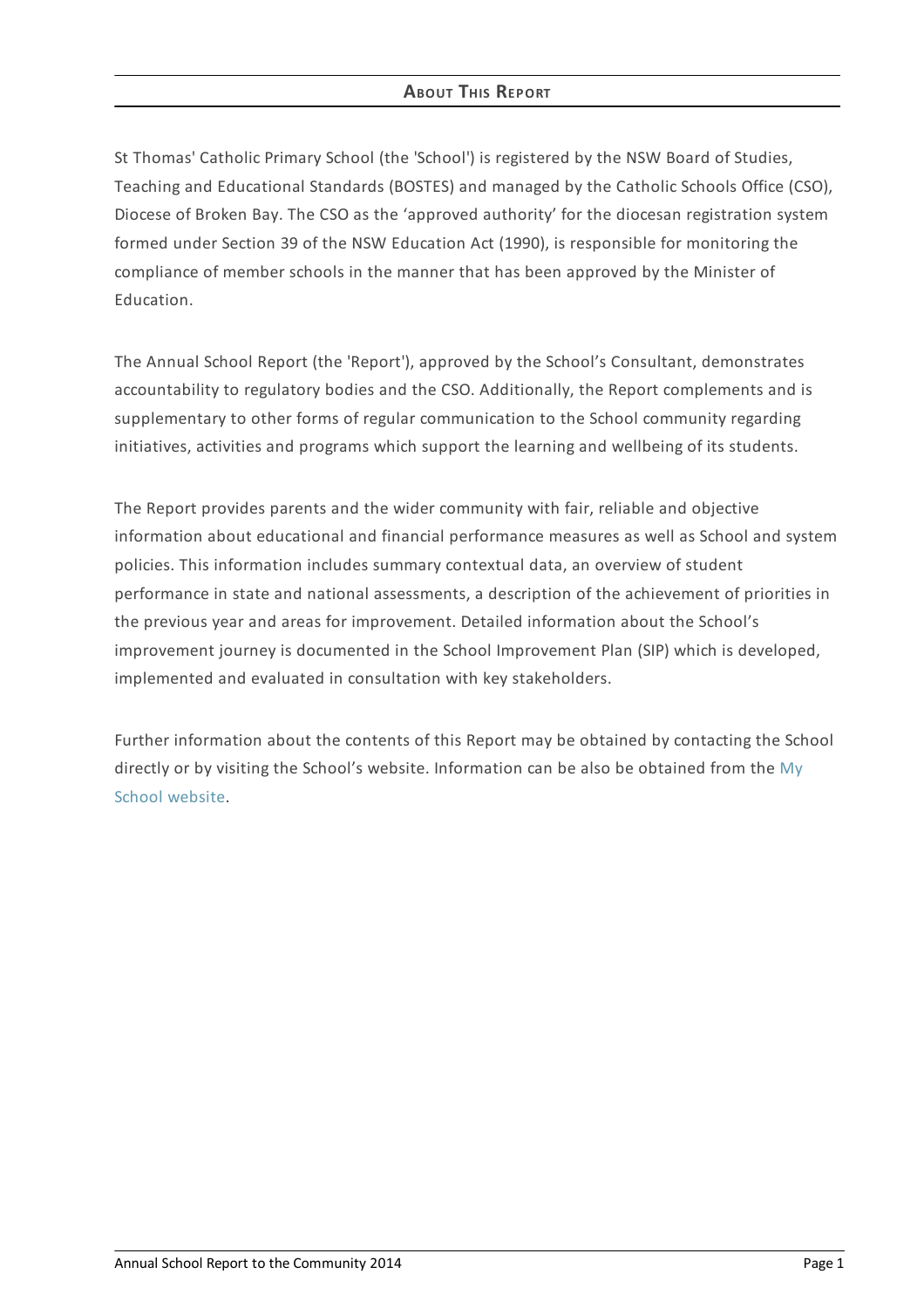# **SECTION ONE: MESSAGE FROM KEY GROUPS I<sup>N</sup> OUR COMMUNITY**

#### **Principal's Message**

The purpose of St Thomas Catholic School, Willoughby is stated in our Mission Statement: To educate and form students in Catholic discipleship by creating a place where students:

- **p** grow in their relationship with God
- strive for excellence in the development of the whole person in the context of contemporary life
- reach out through service to others.

St Thomas' is well regarded in the local community as providing an excellent, well balanced education

for students and for its sense of community and pastoral care.

This report provides an overview of activities and events during the 2014 school year which contributed to the achievement of our goals and the continued development of our Catholic school community.

2014 was a full and eventful year and we are proud of the broad range of our successes. These included excellent NAPLAN results, successful debating teams in the Independent Schools Debating Association Competition, sports representation at State level, and an outstandingly successful Art and Craft Show.

## **Parent Body Message**

2014 proved to be another productive year for the Parents & Friends Association (P&F), which continued in its support of the school and parents. The P&F delivered on its objective to develop a strong school community and foster the relationship between the parents, the school and the Parish as a whole. This was evident at a number of functions including the Tissues & Champagne morning tea, Mother's Day and Father's Day breakfasts and the Grandparents Day morning tea and Mass.

Each P&F Committee provided an effective contribution to the parents and the school ranging from the parental support provided by the Pastoral Care Committee to the work of the Social Committee in ensuring all social functions were a success.

The annual Art and Craft Show held in October was a success both operationally and financially, raising valuable funds for resources and opportunities for enriching the learning environment of the school.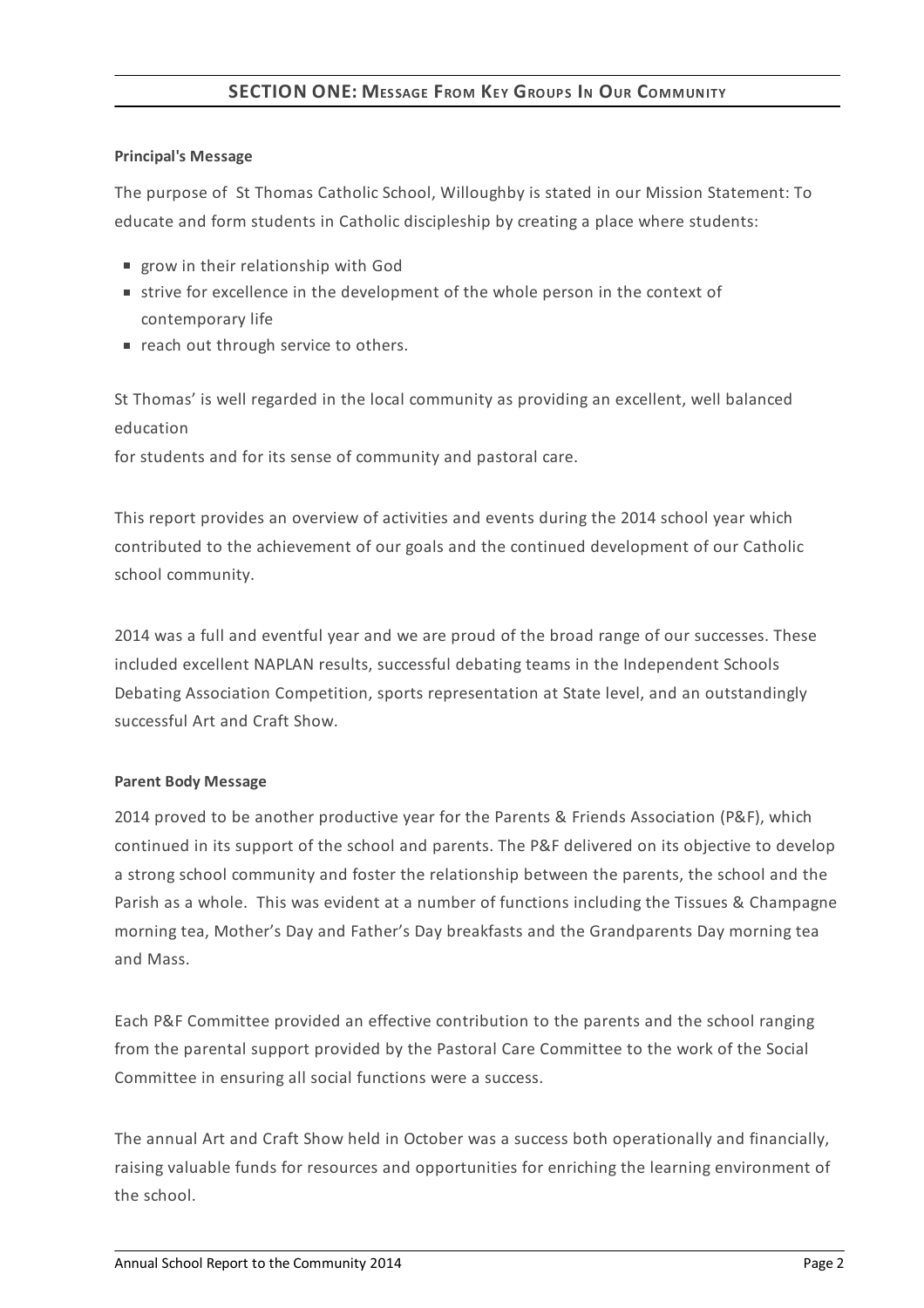The year saw the departure of some valued Committee Members. We greatly appreciate the contribution they provided during their respective terms. However, we welcome some fresh faces as suitable replacements for 2015.

# *President of the Parents and Friends Committee*

## **Student Body Message**

This year has been a very exciting year for Year 6 as school leaders. The St Thomas Student Representative Council (SRC) has worked well with two meetings each term and input from every class at each meeting. Students had opportunities to contribute through class meetings. Concerns raised focussed on any need classes had seen in the St Thomas community. These needs were then problem solved by the SRC leading to solutions and action to be taken being agreed upon. Each class representative went back to their class and reported on the outcome of the meeting.

*Robyn and the Sherwood Hoodies,* our first whole school musical, was staged in September at the Opera Theatre in the Concourse at Chatswood. It was a great experience for us and our families.

We have hosted visits from authors, Channel 10 News weatherman Tim Bailey and the Sydney Kings Basketball Team.

*St Thomas School Captains 2014*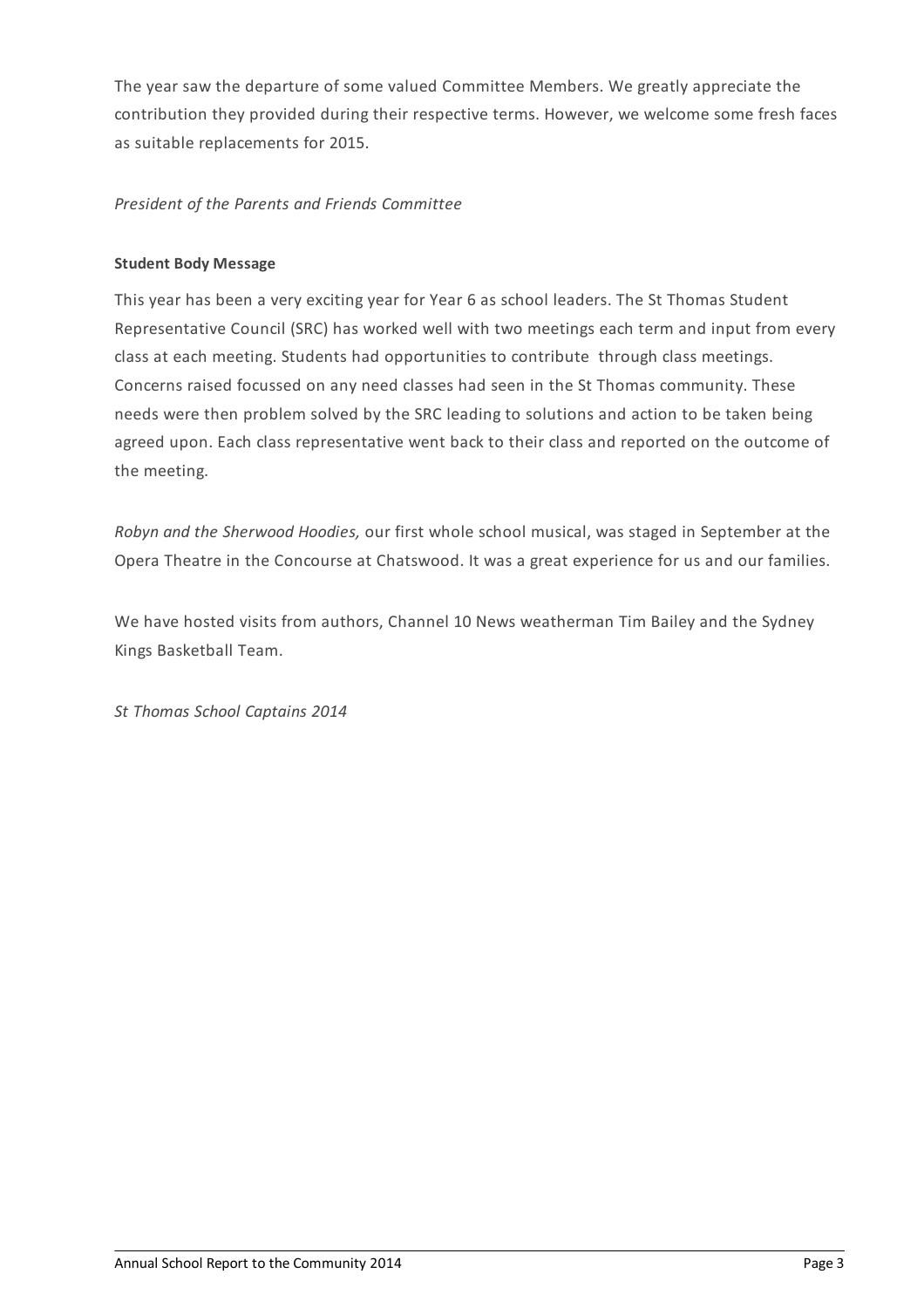## **School Features**

St Thomas' Catholic Primary School Willoughby, is a Catholic systemic co-educational school.

St Thomas has an attractive school setting with a challenging and stimulating outdoor play environment including large areas of natural and constructed shaded play spaces.

Rich and broad curricula offers, a diverse creative arts program including senior and junior bands and choirs, instrumental tuition, biannual whole school musical, inter school debating and a variety of competitive and experiential sporting events.

Lunch Clubs include skipping, chess, library, sport, sketching and provide additional stimulation for all grades.

Challenge Based Learning is the method of curriculum delivery in our upper primary grades. Providing technology rich, real world, long term problem solving opportunities across a wide range of skill areas.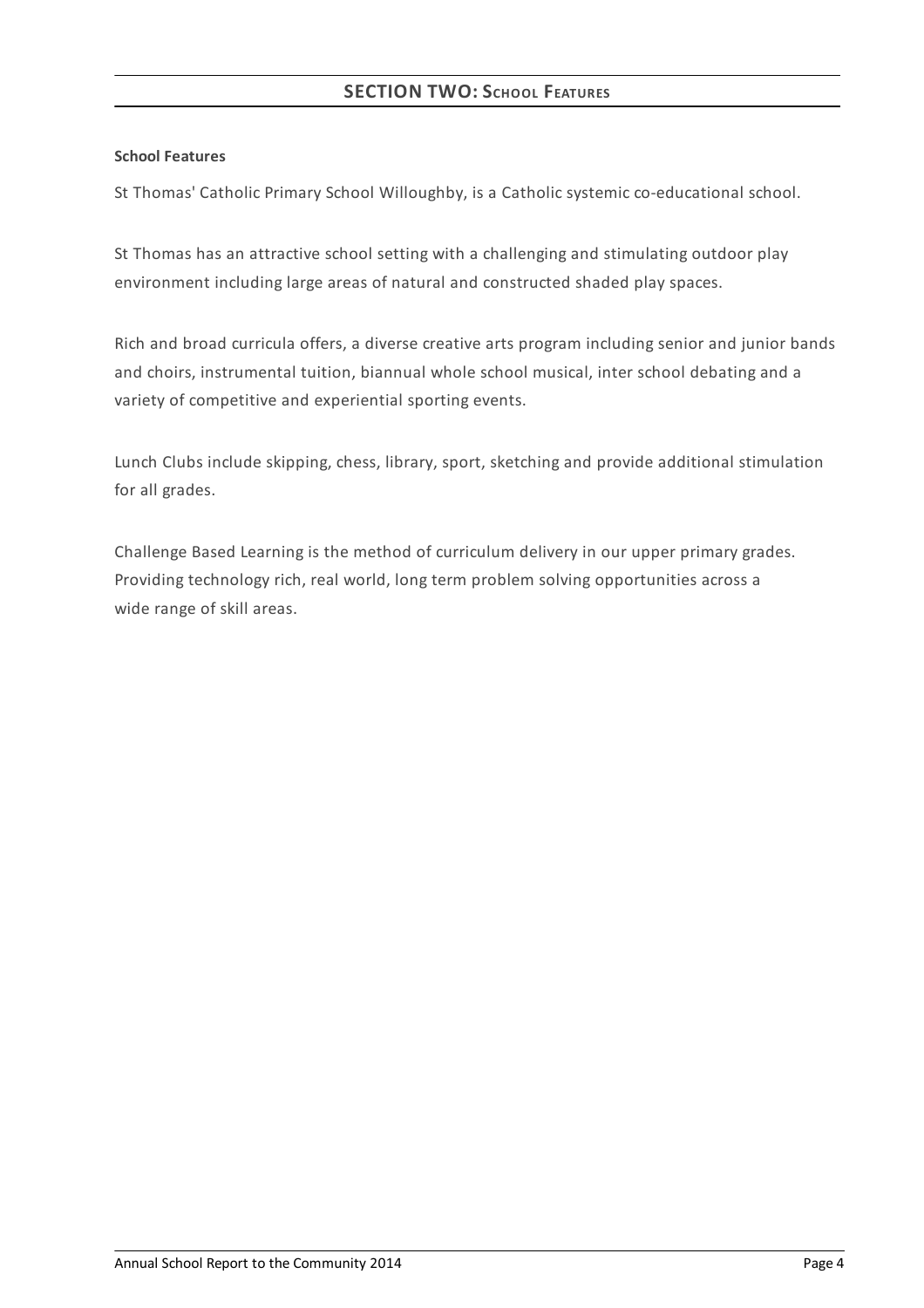#### **Student Enrolment**

Students attending the School come from a variety of backgrounds and nationalities. The following information describes the student profile for 2014. Additional information can be found on My School [website](http://www.myschool.edu.au/).

| <b>Girls</b> | <b>Boys</b> | LBOTE* | <b>Total Students</b> |
|--------------|-------------|--------|-----------------------|
| 170          | 167         | 56     | 337                   |

\* Language Background Other than English

Enrolment at St Thomas continues to be in high demand. There will be a limit to the number of students who can be accommodated within the current site.

#### **Enrolment Policy**

The School follows the *[Enrolment](https://www.csodbb.catholic.edu.au/about/dsp-collection.cfm?loadref=125) Policy for Diocesan Systemic Schools*. The policy encourages the local Catholic community, under the leadership of the parish priest and principal, to look upon the time of enrolment as a potential occasion for ongoing evangelisation. The policy calls upon parents to examine their present faith commitments, to develop their role as prime educators of their children in faith and to immerse themselves in the communal, liturgical, ministerial and service dimensions of the parish. Copies of this policy and other policies in this Report may be obtained from the CSO [website](https://www.csodbb.catholic.edu.au/index.cfm) or by contacting the CSO.

## **Student Attendance Rates**

The average student attendance rate for the School in 2014 was 96.53 %. Attendance rates disaggregated by Year group are shown in the following table.

| <b>Attendance rates by Year group</b> |         |  |  |
|---------------------------------------|---------|--|--|
| Kindergarten                          | 96.50 % |  |  |
| Year 1                                | 95.70 % |  |  |
| Year 2                                | 96.50 % |  |  |
| Year 3                                | 97.50 % |  |  |
| Year 4                                | 95.70 % |  |  |
| Year 5                                | 97.00 % |  |  |
| Year 6                                | 96.80 % |  |  |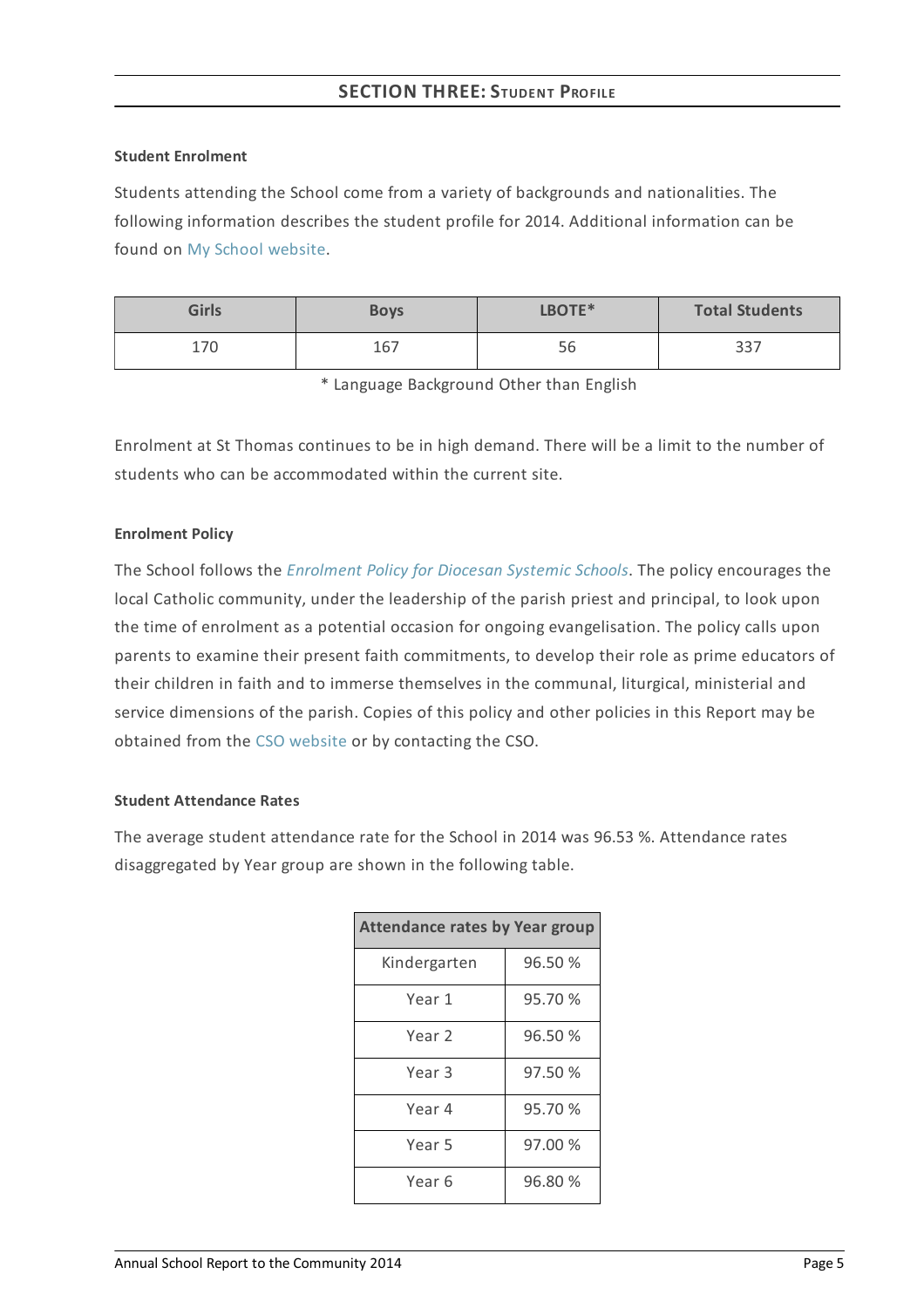The first and final weeks of each term see significant absenteeism K - 6. This is attributed to family circumstances.

## **Managing Student Non-Attendance**

In order for students to reach their full potential it is of paramount importance that they attend school regularly. While it is the parents' legal responsibility under the NSW Education Act (1990) to ensure that their children attend school regularly, our staff as part of their duty of care, monitor all absences and work in partnership with parents to support and promote the regular attendance of students. In doing so, the School, under the leadership of the principal:

- provides a caring environment which fosters in students, a sense of wellbeing and belonging
- maintains accurate records of student attendance
- implements policies and procedures to monitor student attendance and to address nonattendance issues as and when they arise
- communicates to parents and students, the School's expectations with regard to student attendance and the consequences of not meeting these expectations
- recognises and rewards excellent and improved student attendance.

School attendance records also contain information regarding student absences including reasons for absence and documentation to substantiate reasons for absences. Teachers are required to monitor non-attendance diligently on a student by student basis and to bring to the attention of the Principal immediately any unexplained absences, non-attendance of a chronic nature, or reasons for non-attendance that cause concern. Matters of concern are referred to the Principal, the CSO and the relevant Department of Education officer where appropriate.

Where a student is not able to attend school for a prolonged period of time due to a medical condition or illness, the School in collaboration with parents, provides resources to contribute to the student's continuum of learning where possible. The CSO monitors each school's compliance with student attendance and management of non-attendance as part of the system's School Review and Development (SRD) processes. The School's attendance monitoring procedures are based on the *Guidelines for the [Management](http://srd.dbbcso.org/attendance--enrolment.html) of Student Attendance in the Broken Bay Diocesan Schools System* (password required).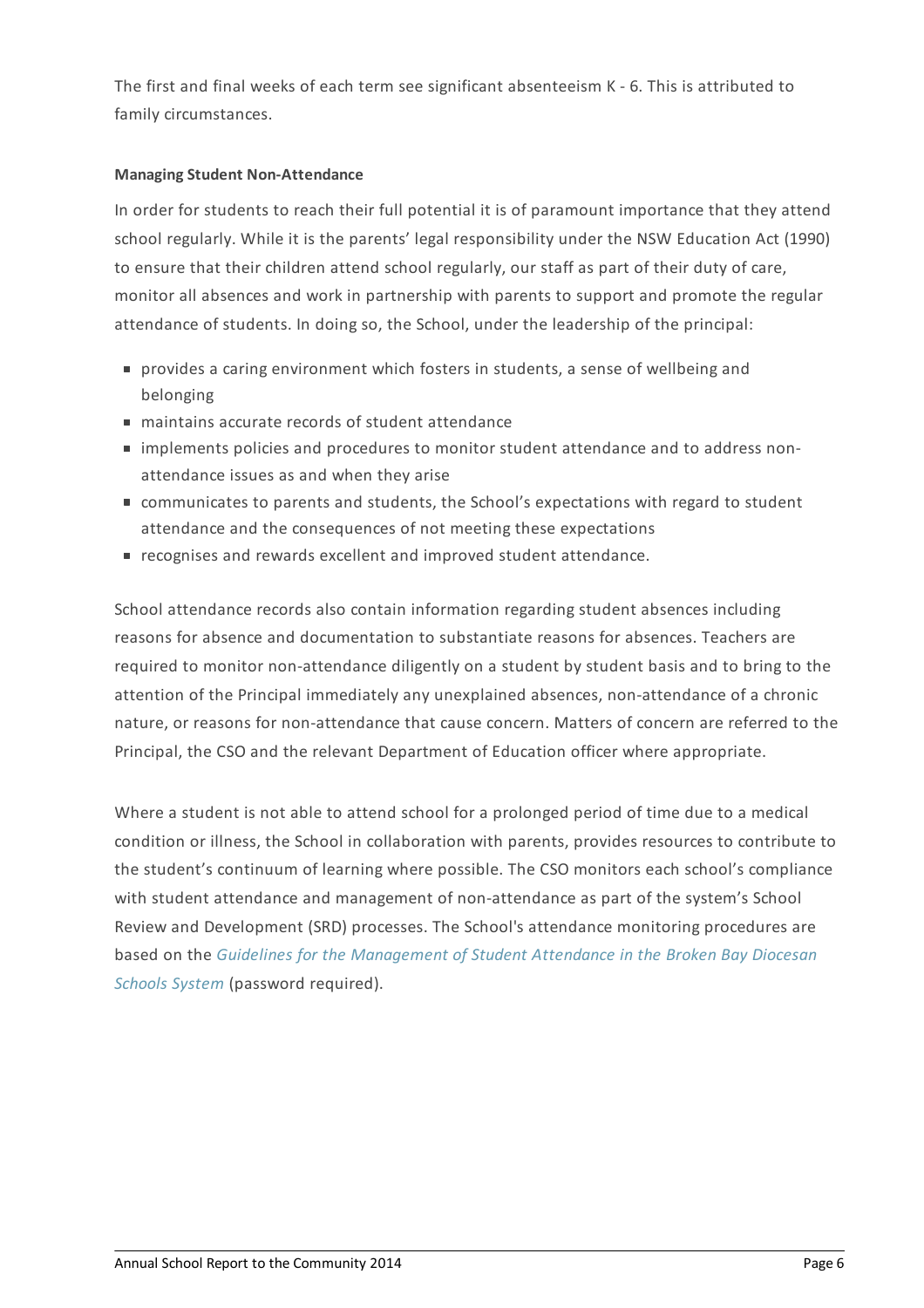# **SECTION FOUR:STAFFING PROFILE**

## **Staffing Profile**

The following information describes the staffing profile for 2014:

| <b>Total Teaching Staff*</b> | <b>Total Non-Teaching Staff</b> | <b>Combined Total</b> |
|------------------------------|---------------------------------|-----------------------|
| 20                           |                                 |                       |

\* This number includes 12 full-time teachers and 8 part-time teachers.

## **Teacher Standards**

The NSW government requires that this Report detail the number of teachers in particular categories. The following table sets out this information. Further information about can be obtained from the My [School](http://www.myschool.edu.au/) website.

| <b>Teacher Qualifications</b>                                                                                                                   | Number of<br><b>Teachers</b> |
|-------------------------------------------------------------------------------------------------------------------------------------------------|------------------------------|
| 1 Those having formal qualifications from a recognised higher education<br>institution or equivalent.                                           | 20                           |
| 2 Those having graduate qualifications but not a formal teaching qualification<br>from a recognised higher education institution or equivalent. |                              |

# **Professional Learning**

The ongoing professional development of each staff member is highly valued. Professional learning (PL) can take many forms including whole school staff days, subject specific in-services, meetings and conferences and a range of professional learning programs provided by the CSO. The School takes responsibility for planning, implementing, evaluating and tracking staff professional learning. Individual staff members take responsibility for their ongoing professional development. All teachers have been involved in professional learning opportunities during the year related to improving student outcomes. The following table provides specific information relating to the focus of three of these staff development days.

| Day 1 | New English Syllabus Programming - Michael Murray PETAA                                |
|-------|----------------------------------------------------------------------------------------|
| Day 2 | School Review and Development briefing and preparation with Educational Officer<br>CSO |
| Day 3 | <b>Staff Spirituality Day - Mackillop Charism</b>                                      |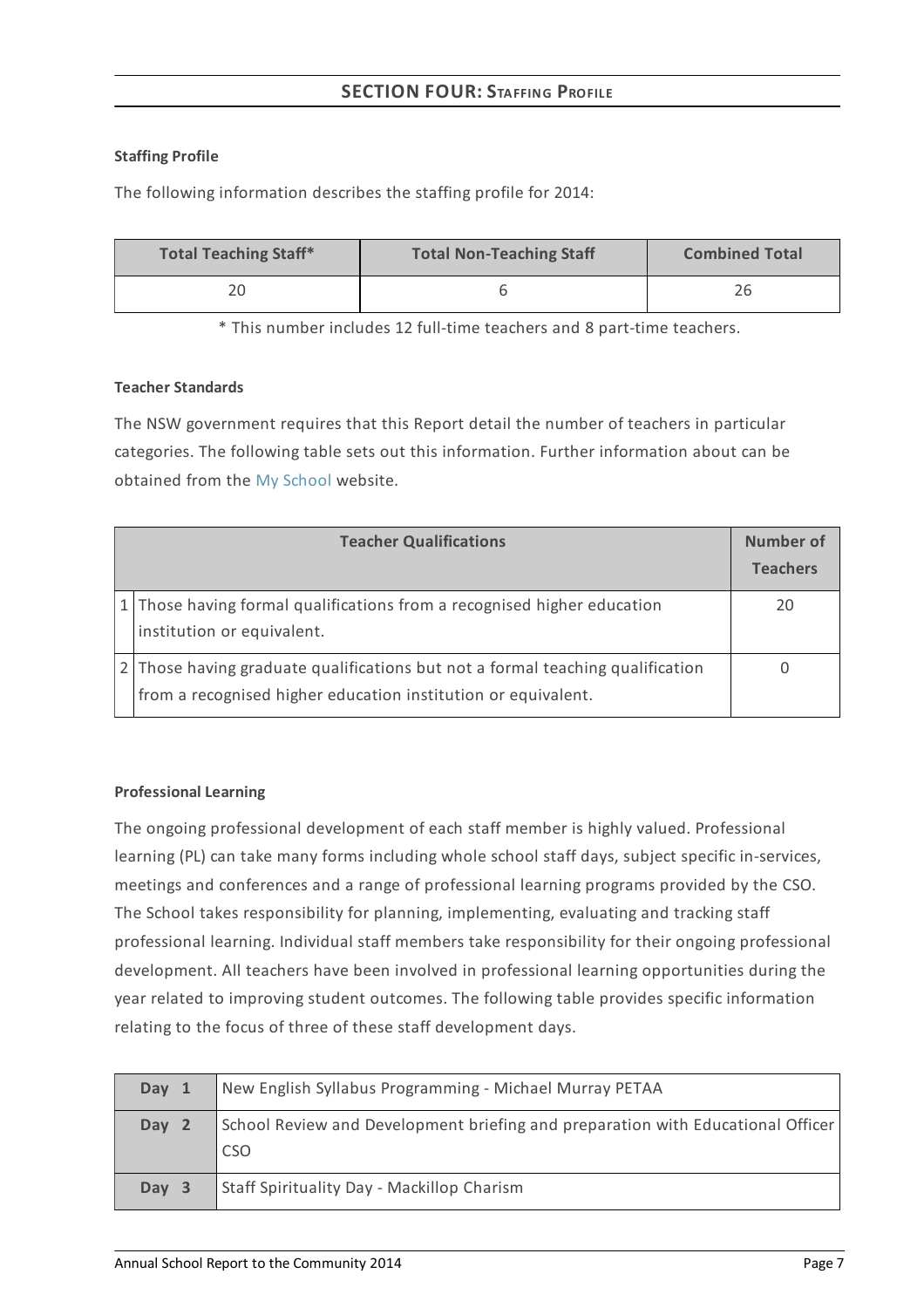Extensive professional development occurred throughout the year with groups of staff, or the whole staff able to access courses run by professional organisations such as Primary English Teachers Association Australia and the Catholic Schools Office in Mathematics, English, Science & Technology and Spirituality.

Significant changes to whole school practice have occurred in Mathematics and English to support a smooth introduction of the relevant syllabi and to maximise the positive impact possible on student learning.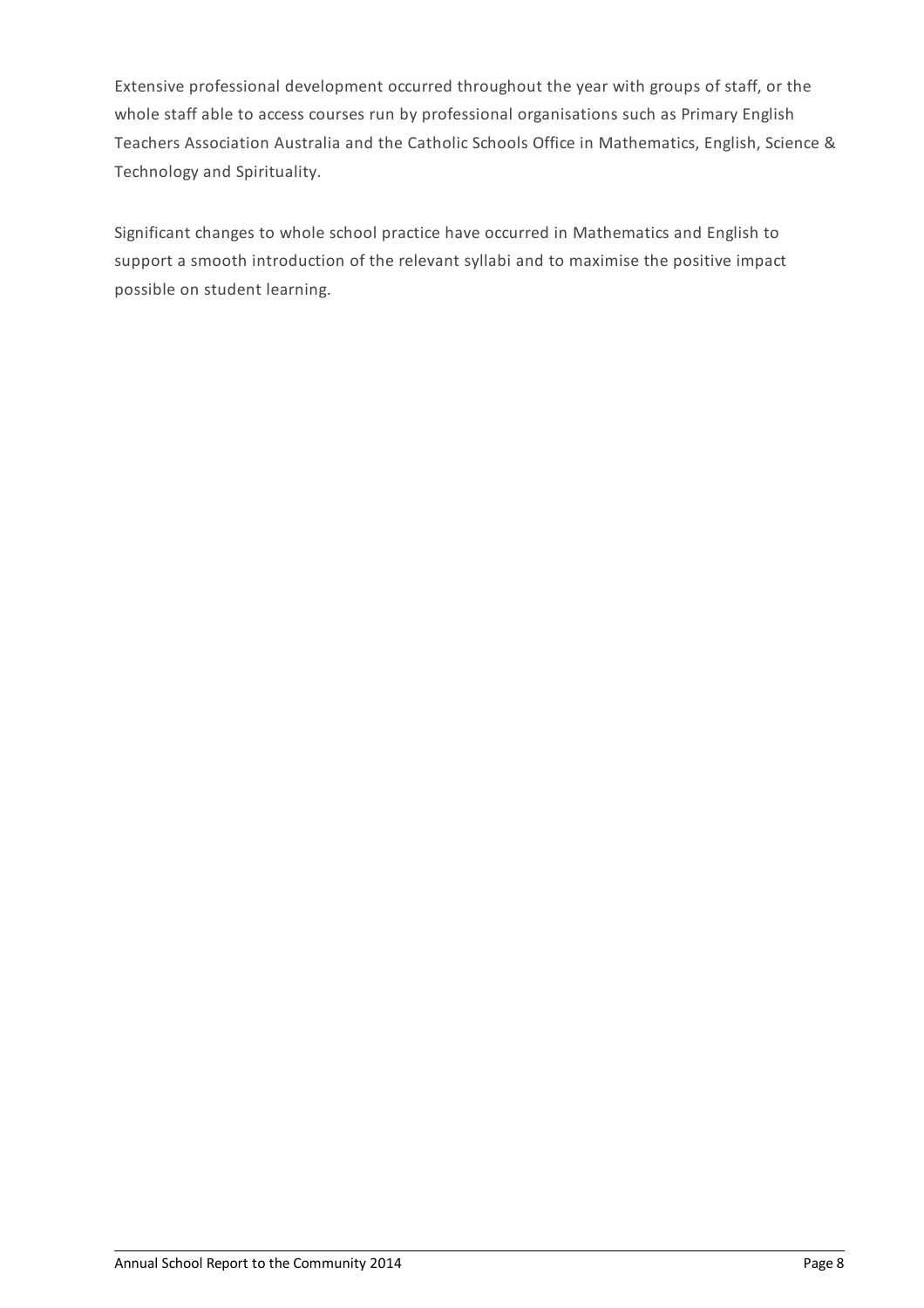## **SECTION FIVE: MISSION**

Catholic schools in the Diocese of Broken Bay exist to educate and form young people in a Catholic Community of Discipleship; offering them experiences of following Jesus as members of the Catholic community. Mission is therefore the philosophical core of all the priority areas and of our schools. The Broken Bay K-12 Religious Education Curriculum was launched in 2005 by Bishop David Walker. This curriculum provides teachers with the opportunity to develop engaging and challenging learning experiences for their students and is comprised of three sections: (i) foundations (ii) syllabus (iii) modules. A distinctive feature of the syllabus is a statement of the Catholic Worldview that is integral to all that we do. It provides insights on the purpose of life and how we live it. In the words of Bishop David Walker, it is 'experiencing life through the eyes of our Catholic faith'.

The Sisters of St Joseph from Mount Street, North Sydney were the foundational teachers at St Thomas'. Their continued presence until 1979 gave the school a charism that is still alive today. Therefore, St Mary MacKillop has a special place in our hearts and we celebrate her feast day every year.

St Thomas' has a rich liturgical and educational program for all students, staff and the community. Throughout the year the school gathers to celebrate feast days and special events in the tradition of our faith. Each grade has an opportunity to prepare one of these Masses or liturgies and to participate in a more active way. The celebration of whole school Masses and class Masses throughout the year provides opportunities for each child to contribute meaningfully through these celebrations and to respond to the call for Catholic Discipleship. Our opening school Mass and grade Masses are held on Sundays, while others are held on Fridays ( such as Grandparents' Day, Mothers' Day, Fathers' Day etc.) we also attend weekday Masses with the parish, to enable students to understand the different ways in which Mass can be conducted.

There are environmental teams, liturgical teams and social justice teams among the varied roles for leadership in Year 6 , as well as opportunities for student voice to be heard and acted upon through the SRC with representatives from K-6 led by the school captains. The Social Justice Team run events throughout the year to support our sister parish of Letefoho in Timor Leste, Caritas, Catholic Mission, Giant Steps and the Leukaemia Foundation.

All staff are encouraged and supported to extended their religious and theological knowledge, with two staff currently enrolled in a Graduate Certificate in Religious Education and one who has just completed hers this year. One member of staff is enrolled in a Master Degree in Religious Education.

The parish based Sacramental program is fully supported by the school, with many parents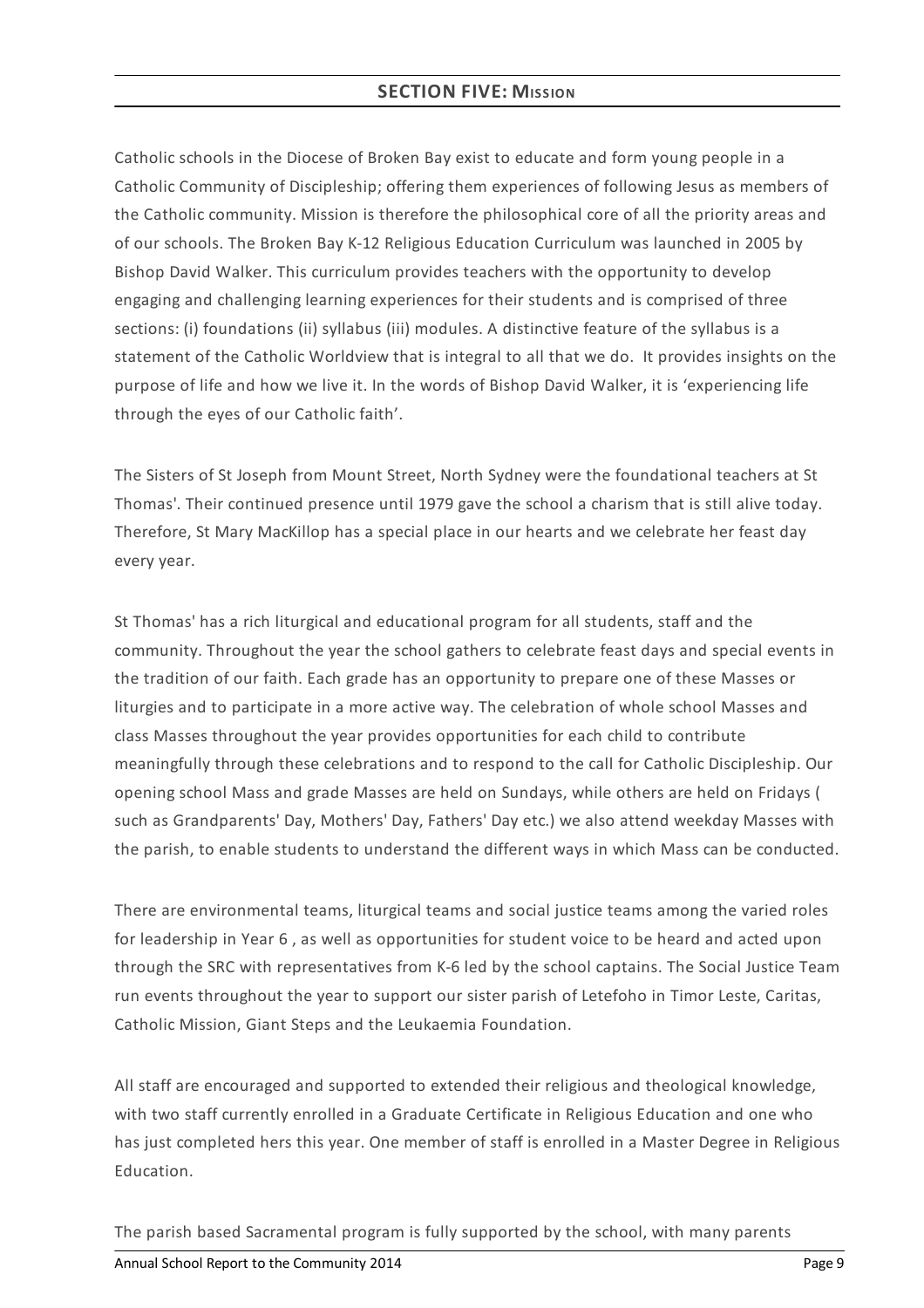volunteering to lead groups. The school prayer is prayed on a regular basis and the Ignatian Examen is practised to help students to identify their own relationships with God and others.

We engage staff in ongoing adult faith formation through spiritual retreat days and staff meetings; and offer parent prayer (led by a parent) on a Monday morning each week after school assembly. The parent and parish community are also invited to spiritual retreat days held twice a year on the school premises with free child minding offered.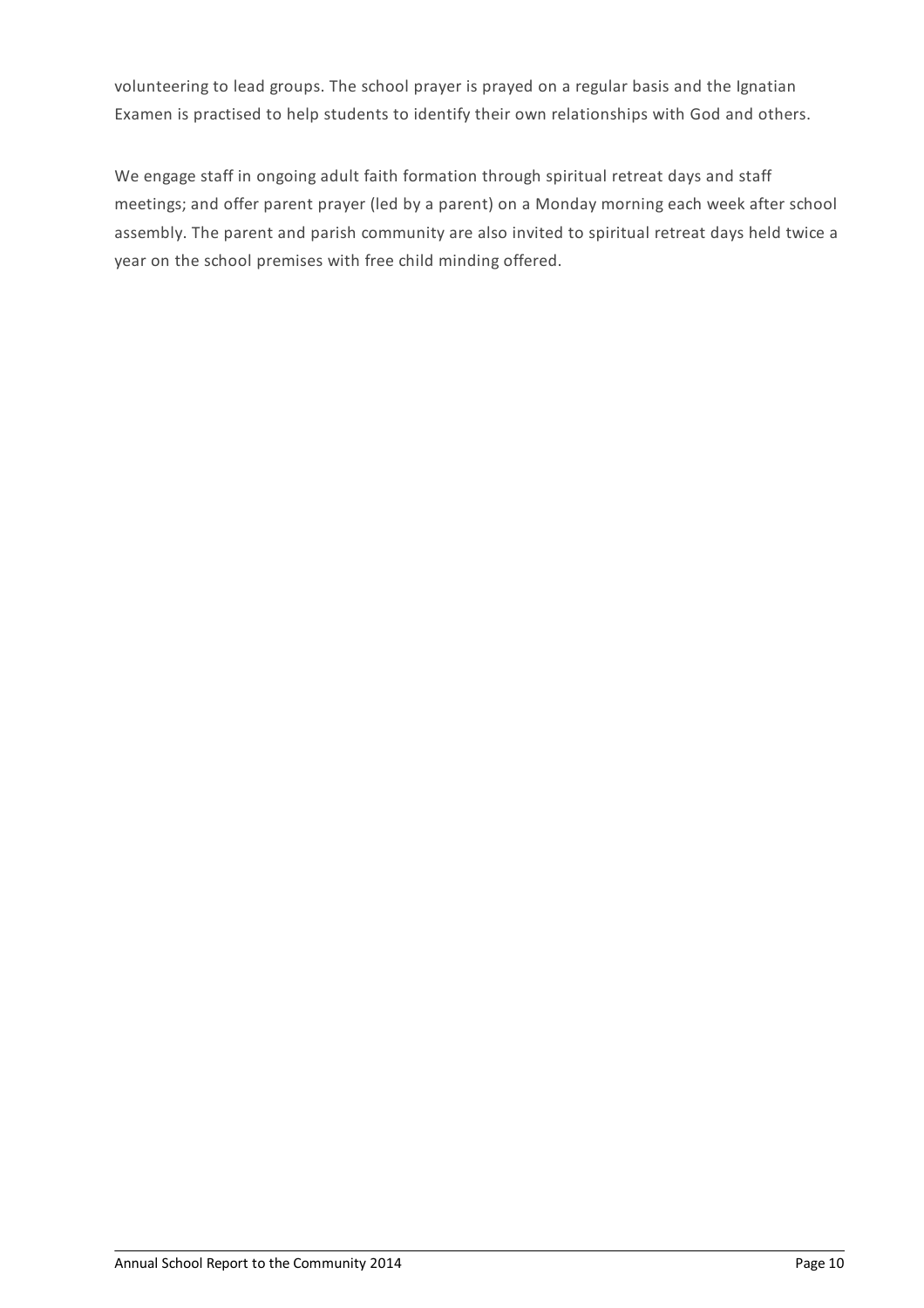## **Primary Curriculum**

The School provides an educational program based on, and taught in accordance with the Board of Studies, Teaching and Educational Standards (BOSTES) syllabuses for primary education. The Key Learning Areas (KLAs) are English, Mathematics, Science and Technology (S&T), Human Society and its Environment (HSIE), Creative Arts (CA) and Personal Development, Health and Physical Education (PDHPE). In 2014 the School implemented the new NSW syllabus for the Australian Curriculum in English and Mathematics. In addition to this, the School implements the Diocesan Religious Education syllabus. Staff members are committed to continuous improvement of teaching and learning in all facets of the curriculum.

2014 was the first year of mandatory implementation of the Board of Studies New South Wales English and Mathematics K-6 Syllabi. While the Mathematics K - 6 Syllabus was well aligned with the professional development St Thomas' staff had engaged in over the last two years, the English Syllabus required a major shift in the conceptual understanding and organisation of teaching and learning.

A significant group of staff attended an inservice run by the Primary English Teachers Association Australia (PETAA) and commenced using the framework recommended for their term programs. The teachers concerned found the approach so inspiring for them and engaging for the students that the school employed the presenter to run a voluntary session on a Saturday. This was highly successful with almost all staff attending. Follow-up programming sessions were facilitated by the acting Assistant Principal.

Extensive professional development has also been engaged in around visual literacy from Kindergarten to Year 6. New resources have been purchased to provide additional stimulation for English class work.

A major focus this year has also been on the refinement of our data collection tools and the formal discussion of the results of data analyses. Collaborative meeting structures have been put in place to maximise the input available for making use of data and reflecting on actions taken. These take place twice per term. Extensive communication systems have been put in place to ensure parents are aware of discussions underway and action taken by the school. Parents are also assisted, through this process, with suggestions for the support they can give at home.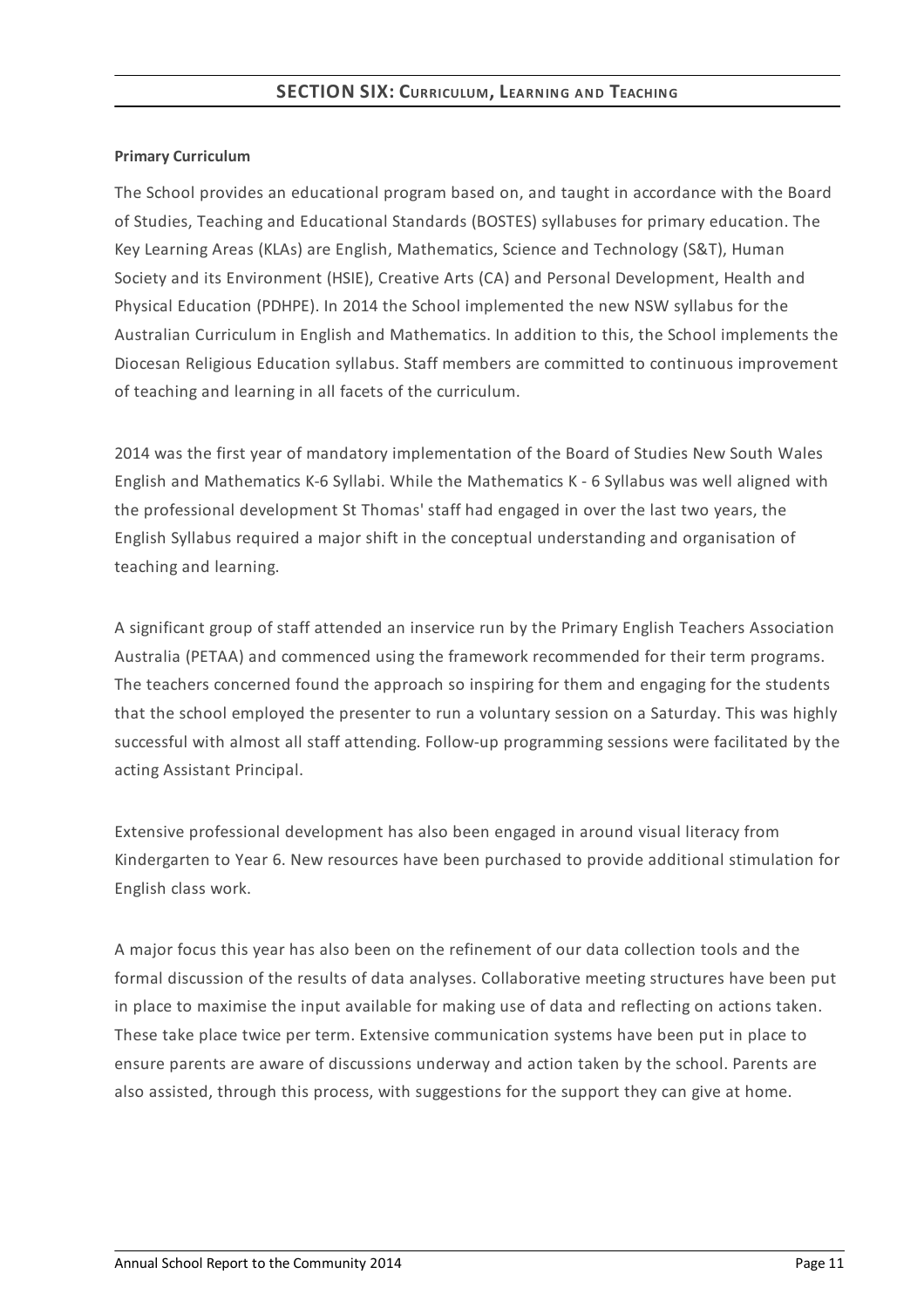## **SECTION SEVEN:STUDENT PERFORMANCE IN TESTS AND EXAMINATIONS**

#### **NAPLAN**

The National Assessment Program – Literacy and Numeracy (NAPLAN) is an annual assessment for students in Years 3, 5, 7 and 9. NAPLAN assessment results provide valuable information about student achievements in literacy and numeracy. An analysis of these results assists the School's planning and is used to support teaching and learning programs.

The tables below show the percentages of students who achieved particular skill bands in the aspects of literacy and numeracy compared to students nationally. Literacy is reported in four content strands (aspects): Reading, Writing, Spelling, Grammar and Punctuation. Numeracy is reported as a single content strand. Students who were exempted from any test were deemed not to have met the national minimum standard in that test area and are not included in band distributions. Additional NAPLAN student performance information can also be accessed from the My School [website](http://www.myschool.edu.au/).

| <b>NAPLAN RESULTS 2014</b> |                                | % of students in the<br>top 2 bands |                  | % of students in the<br>bottom 2 bands |                  |
|----------------------------|--------------------------------|-------------------------------------|------------------|----------------------------------------|------------------|
|                            |                                | <b>School</b>                       | <b>Australia</b> | <b>School</b>                          | <b>Australia</b> |
|                            | <b>Grammar and Punctuation</b> | 81.00 %                             | 49.90 %          | 1.70 %                                 | 11.90 %          |
|                            | <b>Reading</b>                 | 72.40 %                             | 46.20 %          | 1.70 %                                 | 13.10 %          |
| Year<br>3                  | <b>Writing</b>                 | 75.90 %                             | 39.10 %          | 0.00%                                  | 11.20 %          |
|                            | <b>Spelling</b>                | 74.20 %                             | 43.70 %          | 1.70 %                                 | 14.80 %          |
|                            | <b>Numeracy</b>                | 65.50 %                             | 36.20 %          | 8.60 %                                 | 13.40 %          |

| <b>NAPLAN RESULTS 2014</b> |                                | % of students in the<br>top 2 bands |                  | % of students in the<br>bottom 2 bands |                  |
|----------------------------|--------------------------------|-------------------------------------|------------------|----------------------------------------|------------------|
|                            |                                | <b>School</b>                       | <b>Australia</b> | <b>School</b>                          | <b>Australia</b> |
|                            | <b>Grammar and Punctuation</b> | 61.30 %                             | 36.60 %          | 0.00%                                  | 16.10 %          |
|                            | <b>Reading</b>                 | 51.70 %                             | 34.50 %          | 0.00%                                  | 16.30 %          |
| Year<br>5                  | <b>Writing</b>                 | 51.60 %                             | 15.50 %          | 0.00%                                  | 21.40 %          |
|                            | <b>Spelling</b>                | 51.70 %                             | 33.60 %          | 0.00%                                  | 16.40 %          |
|                            | <b>Numeracy</b>                | 32.20 %                             | 25.90 %          | 3.20 %                                 | 18.10 %          |

#### **NAPLAN Comments**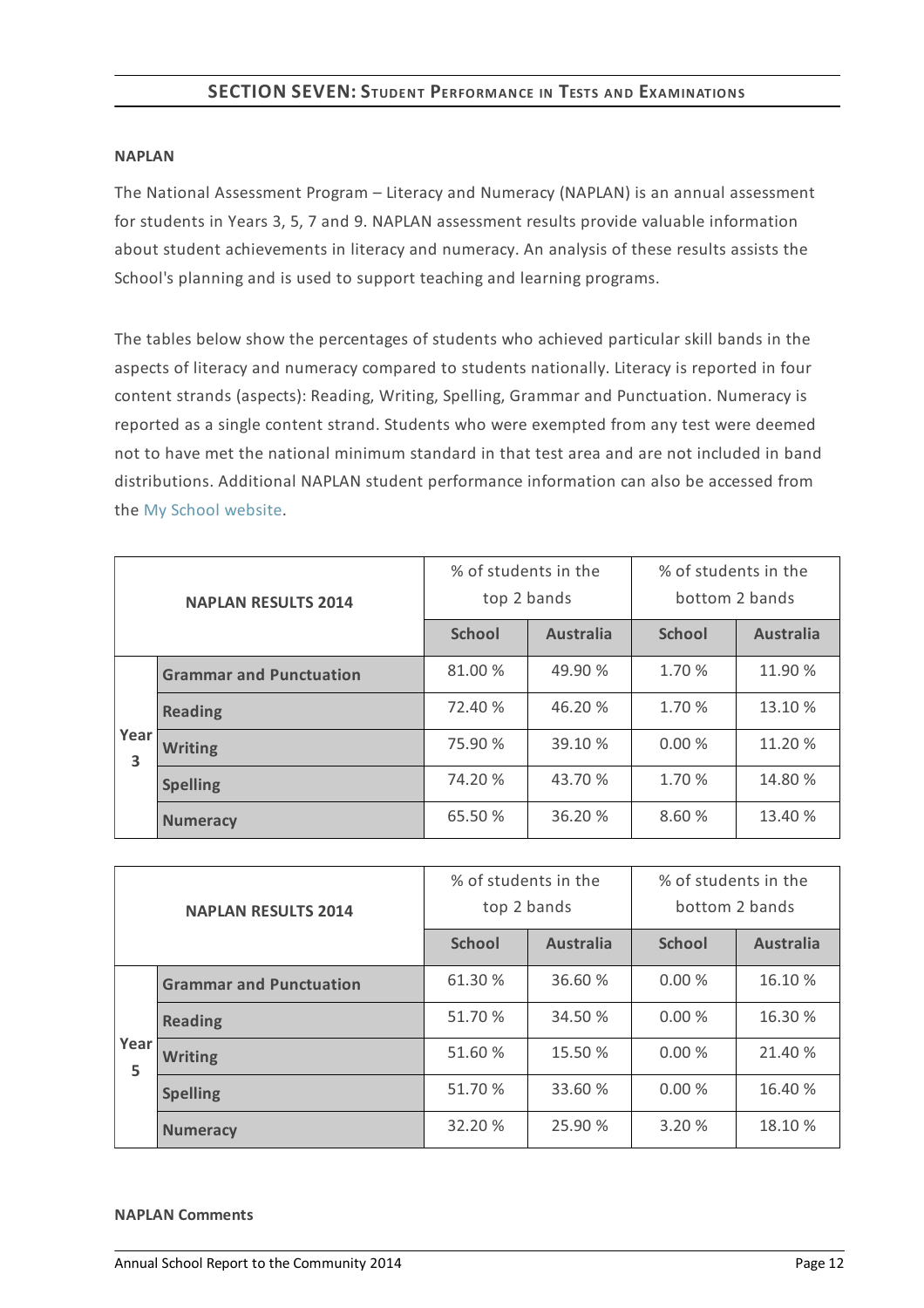The strong NAPLAN results across Year 3 & 5 continue to demonstrate high levels of skills in all areas of literacy and numeracy, as well as the school's enduring focus on learning and teaching that is directed by ongoing assessment to meet the needs of the students.

In both Year 3 & 5 the percentage of students in the top two bands for NAPLAN, in both Literacy and Numeracy, is well above the Australian average and these results correlate with significantly lower percentage of students in the lowest 2 bands, with no students in the lower two bands for grammar & punctuation, reading, writing and spelling in the Year 5 cohort. The percentage of students in the top two bands in writing and spelling in Year 5 has increased since 2013. The percentage of students in the top two band in grammar and punctuation, as well as numeracy in Year 3, has increased since 2013 and the greatest growth has been in the area of numeracy.

The gains made across the board in numeracy have been strongly assisted by the focus on professional learning in the area of numeracy, the use of Mathematics Assessment Interview (MAI) data and on-going professional learning. The on-going use of the MAI data and the analysis of this has had a positive impact on numeracy results in Year 3. Mathematics intervention through the Extending Mathematical Understanding (EMU) intervention has impacted on the data. In 2015 EMU and the use of the MAI data will continue in the lower years as well as the introduction of EMU in the middle years.

Trends in student growth and strategies to facilitate student growth are a focus for data gathering for school improvement, as well as an on-going commitment to targeted teaching and learning tasks to meet the needs of the students.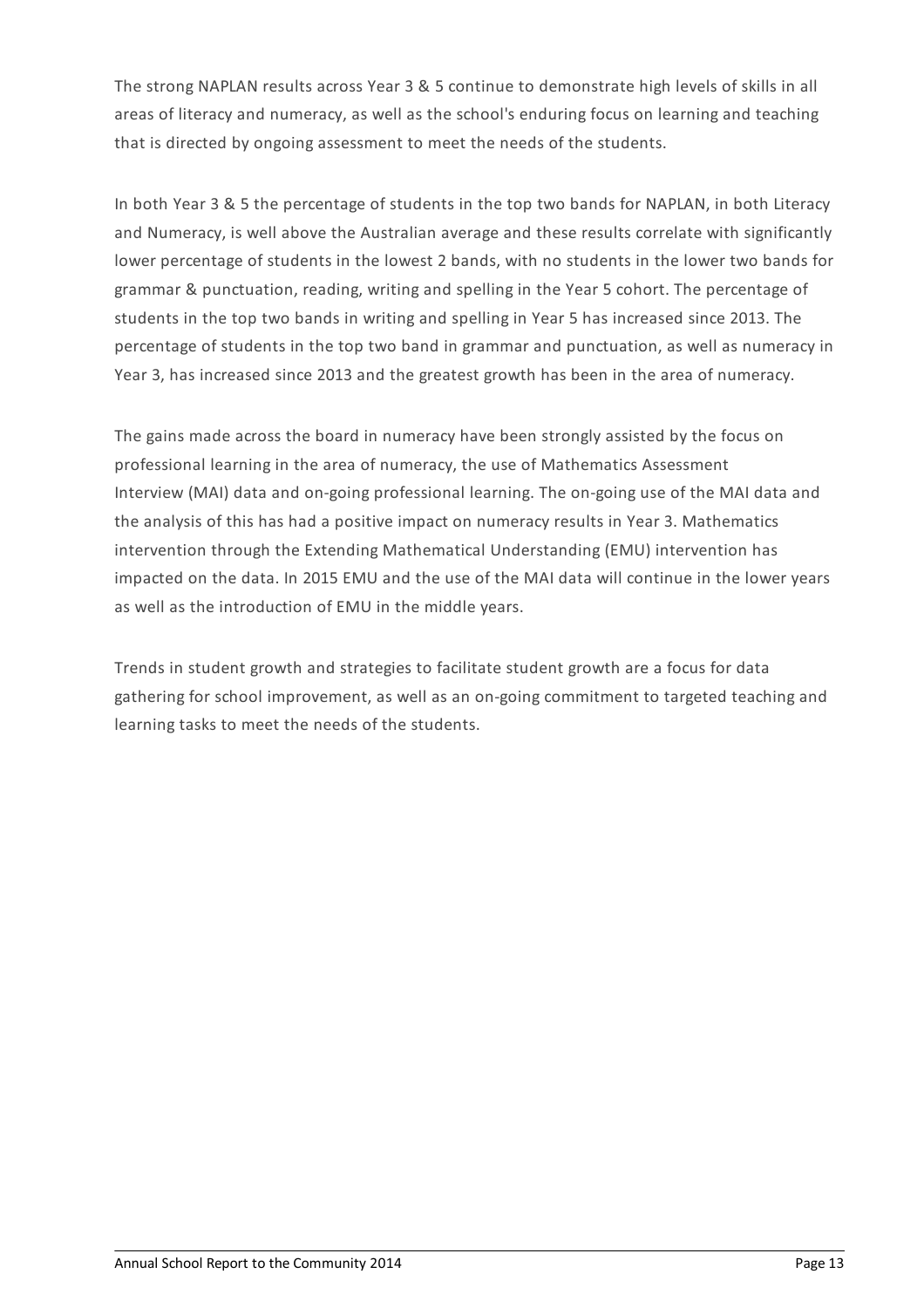#### **Pastoral Care Policy**

The School's pastoral care and student wellbeing policies and procedures are informed by the *Pastoral Care Policy for [Diocesan](https://www.csodbb.catholic.edu.au/about/dsp-collection.cfm?loadref=125) Systemic Schools*. This policy is underpinned by the guiding principles from the *National Safe Schools [Framework](https://www.education.gov.au/national-safe-schools-framework-0) (2011) (NSSF)* that represent fundamental beliefs about safe, supportive and respectful school communities. These guiding principles emphasise the importance of student safety and wellbeing as a pre-requisite for effective learning in all Catholic school settings. The *Pastoral Care and Wellbeing Framework for Learning for the Diocese of Broken Bay Schools System* (the ['Framework'\)](https://www.csodbb.catholic.edu.au/studentwellbeing/dsp-default.cfm?loadref=140) utilises the NSSF ensuring that diocesan systemic schools meet the objectives of the NSSF at the same time as meeting the diocesan vision for pastoral care and wellbeing. The framework includes ten pathways that are intended to assist school communities to create safe schools that foster wellbeing for learning and positive, caring relationships. Further information about this and other related policies may be obtained from the CSO [website](https://www.csodbb.catholic.edu.au/about/dsp-collection.cfm?loadref=125) or by contacting the CSO.

St Thomas' has a strong programme of pastoral care for students, teachers and families. As part of the School Review & Development process undertaken in 2014 the school policy and practices in all areas, including Pastoral Care were reviewed. The school Pastoral Care Policy was developed in line with the Diocesan Policy and has at its core the dignity of each individual and need too reach out to others with compassion and generosity.

Pastoral Care is at the heart of the school. Through the ongoing renewal of our Josephite spirituality we are all reminded to 'never see a need without doing something about it.'There are are many examples of this throughout the school including the ways that children and teachers interact, lunchtime clubs, the buddies programme, children from different grades playing together, the teachers getting to know the students as a learner and as an individual.

A significant aspect of Pastoral Care at St Thomas' is the Pastoral Care team who organise practical support for families who are in need. These needs include: meals for families who may have recently welcomed a new baby, those experiencing difficulty due to illness or change in circumstances.

#### **Behaviour Management and Student Discipline Policy**

The School's policies and procedures for the management of student behaviour are aligned to the *Behaviour [Management](https://www.csodbb.catholic.edu.au/about/dsp-collection.cfm?loadref=125) and Student Discipline Policy for Diocesan Systemic Schools.* Policies operate within a context of social justice, compassion, reconciliation and forgiveness. The dignity and responsibility of each person is promoted at all times along with positive student behaviours whilst ensuring the respect for the rights of all students and staff. Further information about this and other related policies may be obtained from the CSO [website](https://www.csodbb.catholic.edu.au/about/dsp-collection.cfm?loadref=125) or by contacting the CSO. Annual School Report to the Community 2014 **Page 14** and the Community 2014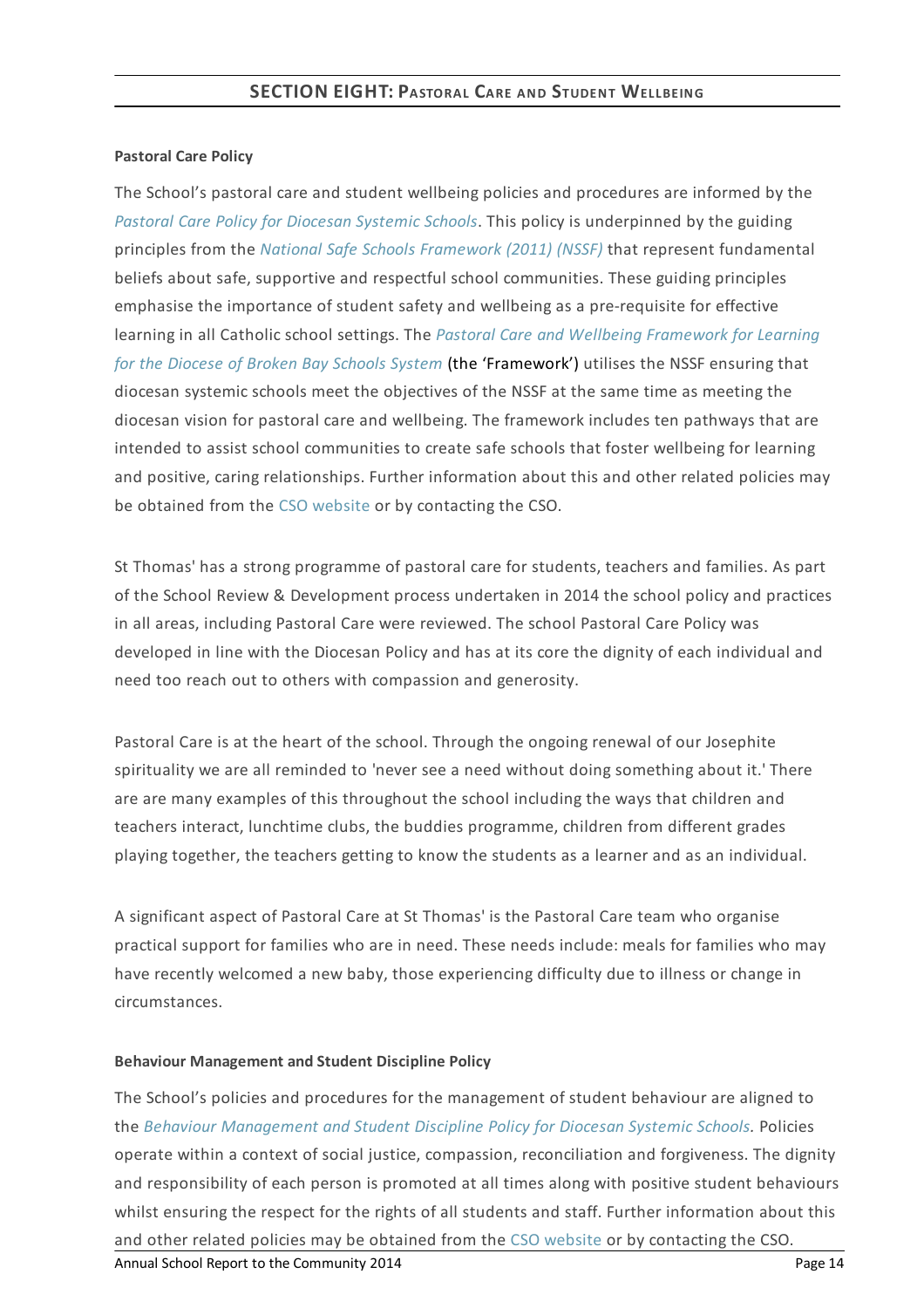There is a clear Behaviour Management Policy and this is communicated to the parents prior to their child's first orientation visit to assist with their child's transition to school and build understanding and common language.

The policy is on the school website and referred to by teacher in their interactions with students. There are visuals throughout the school reminding the children about the behavioural expectations, and in 2014 these were also displayed around the playground, as a suggestion generated by the Student Representative Council at the end of 2013.

St Thomas' is a Positive Behaviour for Learning (PBL) school. All of the behaviour expectations come under the three school rules. The behavioural expectation that is the focus for each fortnight is taught in classrooms and awards are given each fortnight to those children who have been observed by their class teacher as making a significant effort to emulate this behaviour.

The PBL team met regularly in 2014 and the school captains also attended these meetings, for the first time. Student input to the work of the committee was invaluable. Data is examined at the meetings.

## **Anti-Bullying Policy**

The School's [Anti-Bullying](https://www.csodbb.catholic.edu.au/about/dsp-collection.cfm?loadref=125) Policy is based on and informed by the *Anti-Bullying Policy for Diocesan Systemic Schools* and is aligned to the *Pastoral Care Policy for [Diocesan](https://www.csodbb.catholic.edu.au/about/dsp-collection.cfm?loadref=125) Systemic Schools* and other related wellbeing policies and guidelines. All students, their families and employees within Catholic education have a right to a learning and work environment free from intimidation, humiliation and hurt. Anti-Bullying policies support school communities to prevent, reduce and respond to bullying. Further information about this and other related policies may be obtained from the CSO [website](https://www.csodbb.catholic.edu.au/about/dsp-collection.cfm?loadref=125) or by contacting the CSO.

*St Thomas' follows strict Anti-Bullying guidelines, as laid down by the Diocesan Catholic Schools Office.*

This statement, taken directly from the school website, clearly articulates the school's position in terms of anti-bullying. In any instance where bullying behaviour occurs the 'Anti-bullying Policy for Diocesan Systemic Schools' is followed as outlined in the school policy.

Through PDHPE lessons, as well as other instances that occur, teachers take the opportunity to talk to the children about what bullying is, types of bullying including cyberbullying, the role of the bystander and what to do when others are doing and saying things that they don't like or makes them feel unsafe.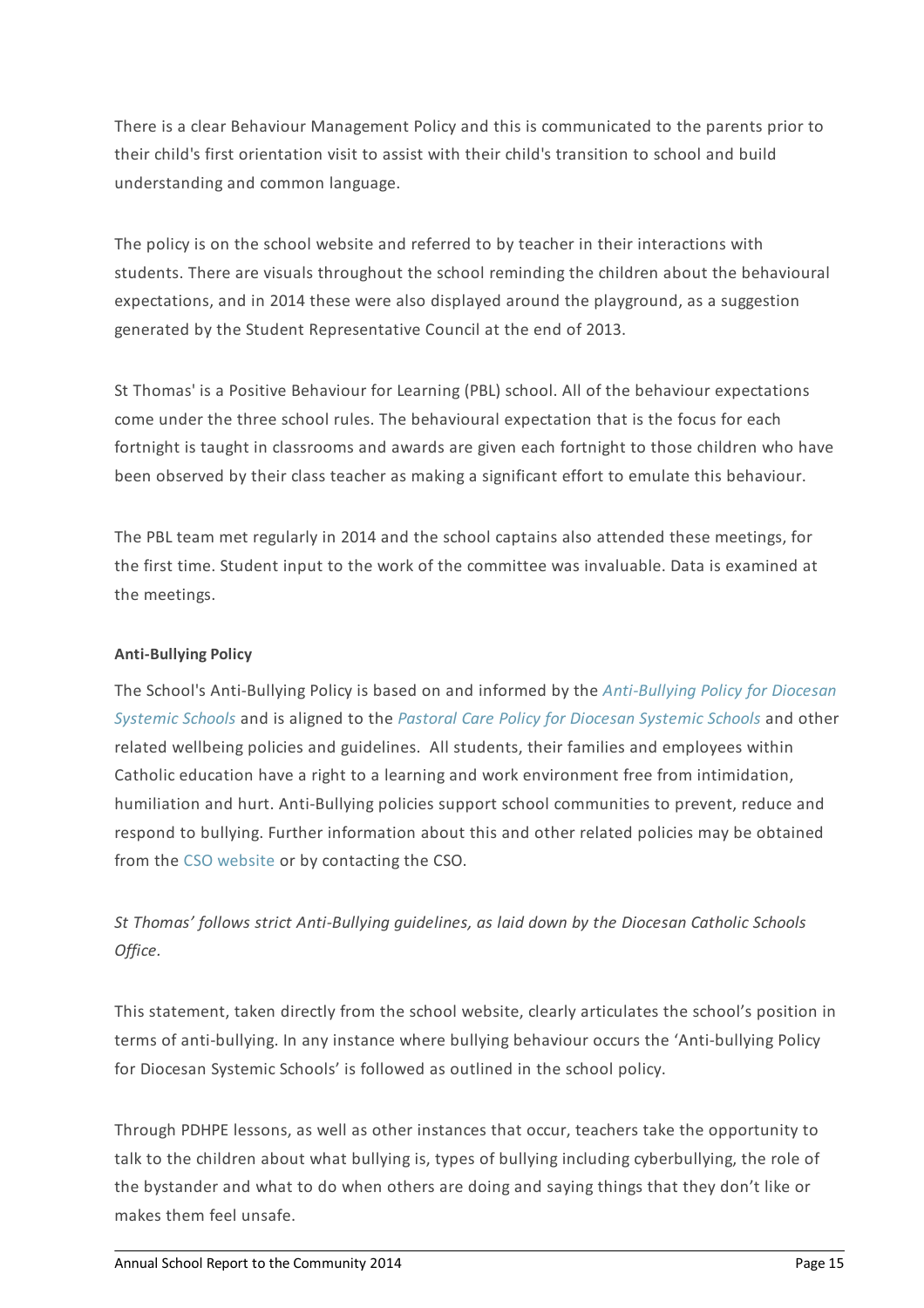As a PBL school, acceptable behaviours as well as the tools to deal with challenging social situations, are explicitly taught. This empowers the children to be proactive in social situations and gives everyone involved; children, teachers and parents a common language to deal with situations as they arise, often defusing a situation before it escalates.

#### **Complaints and Grievances Policy**

The School follows the *[Complaints](https://www.csodbb.catholic.edu.au/about/dsp-collection.cfm?loadref=125) Handling Policy and Procedures for Diocesan Systemic Schools.* A distinctive feature of this policy is to ensure that complaints are addressed in a timely and confidential manner at the lowest appropriate management level in order to prevent minor problems or concerns from escalating. The expectation is that complaints will be brought forward and resolved in a respectful manner recognising the dignity of each person concerned in the process. The policy recognises that a number of more minor or simple matters can be resolved without recourse to the formal complaint handling process but rather, quickly and simply, by discussion between the appropriate people. Further information about this and other related policies may be obtained from the CSO [website](https://www.csodbb.catholic.edu.au/about/dsp-collection.cfm?loadref=125) or by contacting the CSO.

The school has a Complaints Handling and Grievances Policy in line with the Complaints Handling and Grievances Policy and Procedures for Diocesan Systemic Schools. Complaints and Grievances are dealt with ensuring the dignity, confidentiality and respect for all involved. The class teacher is usually the first person who parents contact if they have a concern and this can then be discussed or referred on to the Principal or Assistant Principal. Our Schools Consultant from the Catholic Schools Office is kept informed of any complaint or grievance and additional support is sort where necessary. Any Complaints and Grievances that need to be escalated beyond the school level are referred directly to the Catholic Schools Office.

## **Initiatives Promoting Respect and Responsibility**

The schools focus on Wellbeing and Pastoral Care promotes respect and responsibility throughout the community. There are a myriad of new initiatives and on-going policies, procedures and programmes as reflected in the School Improvement Plan. The importance placed on these initiatives continues to be clearly reflected through *Wellbeing and Pastoral Care,* being one of the three domains in the Annual School Improvement Plan.

In 2014 the second component of *KidsMatter* commenced with the focus on Social and Emotional learning. This area will continue to be a focus in 2015, further equipping teachers to explicitly teach the skills to build social and emotional wellbeing and resilience amongst the children. Programmes to build social and emotional learning that occur at St Thomas' include Rock and Water, Resilience Doughnut, PBL lessons and Kinder Buddies.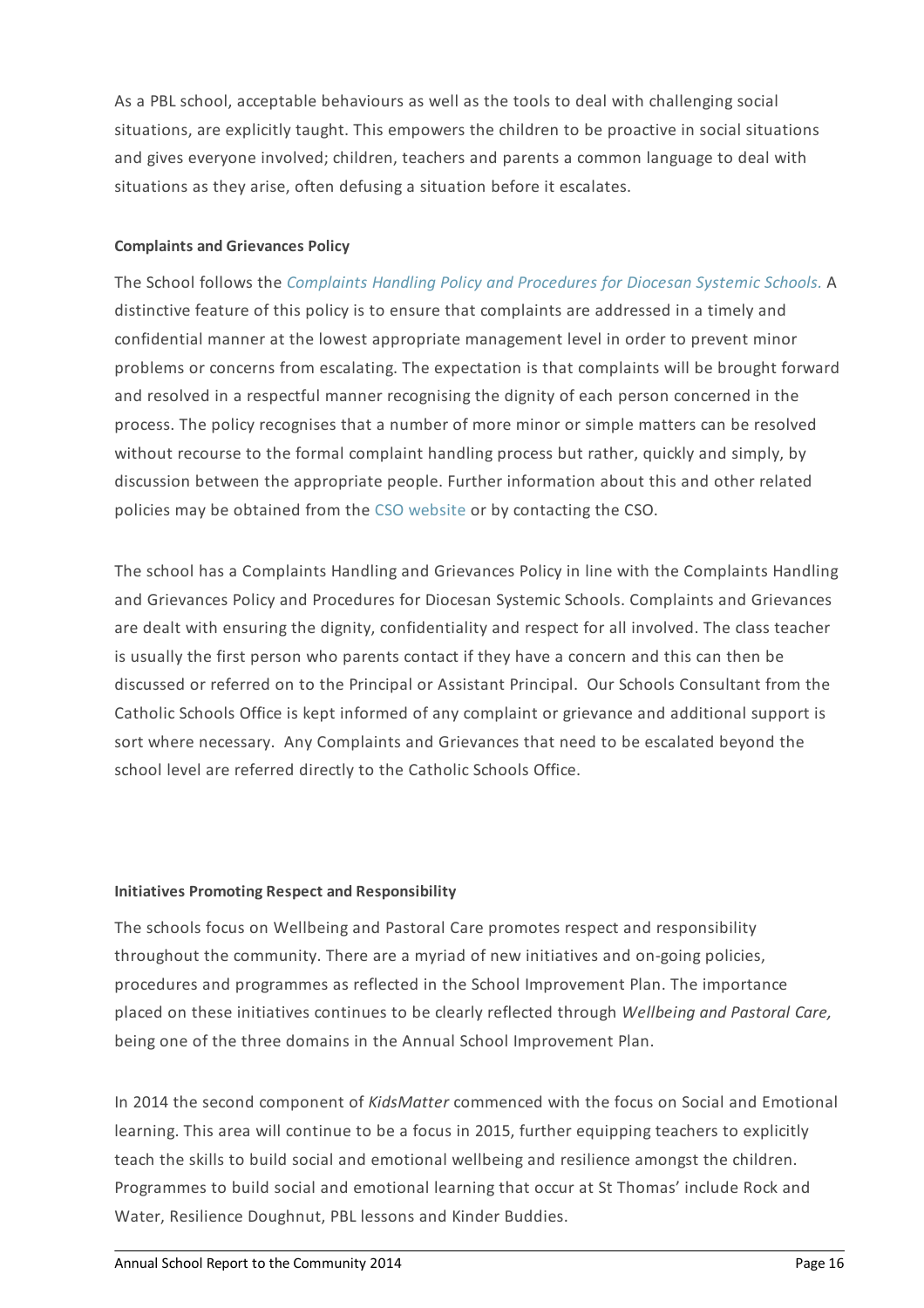Student leadership was a significant highlight in 2014. The Year 6 cohort showed strong leadership, especially in their management of the Student Representative Council (SRC). The SRC met twice a term to discuss issues that had been expressed by their class group in their class meeting. Class representatives who attended the SRC meetings were selected for the term. Every class was skilled in conducting a class meeting by the school captains at the beginning of the year. This gave the students a voice and the opportunity to discuss solutions to the problems that were presented, including playground rosters for stage groups to share the playground, specific areas for particular games as well as feedback to staff about their observations of the playground.

Each year 6 student had a leadership role with specific responsibilities as well as opportunities to make suggestions to further enhance their role. This on-going initiative, developed over the past three years, has promoted respect and responsibility among the group.

Respect and responsibility is encouraged for all students at St Thomas' for the children as learners as well as members of a school and parish community. One of the ways that this is demonstrated is through the fundraising that occurs within the school community and the awareness raising that occurs through these initiatives. The school was involved in fundraising for organisations such as Caritas, Giant Steps, Catholic Missions, and the parish twined with our parish: Parish of Letefoho, Timor Leste.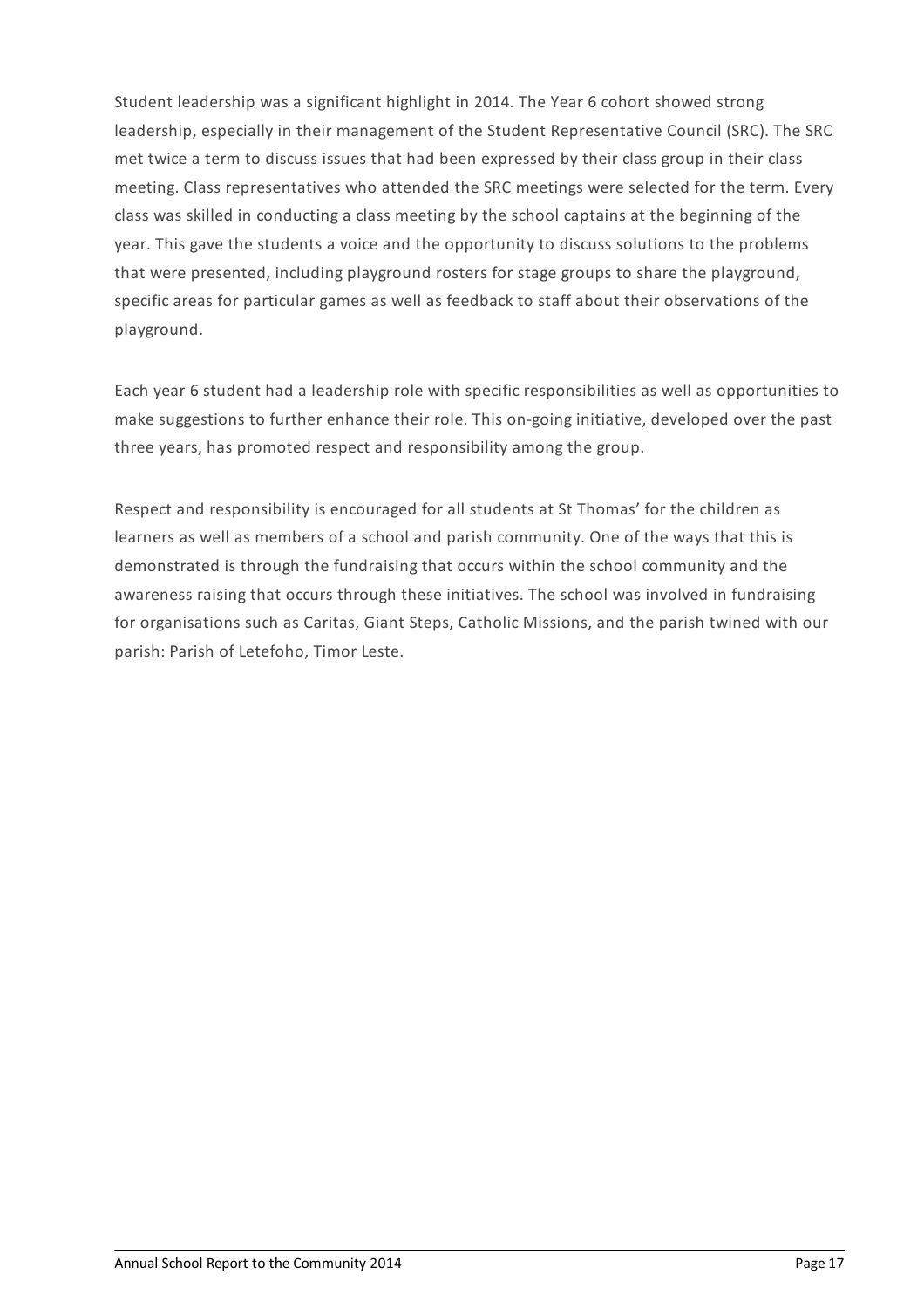## **SECTION NINE:SCHOOL IMPROVEMENT**

Strategic planning ensures a common purpose and agreed values are established. In Broken Bay systemic schools, this common purpose and agreed values along with goals, targets and key improvement strategies are documented in the School Improvement Plan (SIP). This SIP is a three year planning document and is used to record the School's progress in working towards priorities for improvement in three domains: Mission, Pastoral Care, Learning and Teaching. School improvement planning is supported systemically by the *Diocesan Leading Learning* initiative. This initiative is research based and has been developed in partnership with the University of Auckland.

#### **KeyImprovements Achieved**

In 2014 the school:

- Purchased and used *KidsMatter* resources in classrooms to establish consistent social and emotional wellbeing practices;
- trained a staff member as a *resilience doughnu*t presenter and ran the program for three targeted class groups;
- **IMP** Improved the provision of PBL through whole school understanding and alignment so that behaviour expectations are clear and consistent;
- Included school captains in the PBL Team to increase student voice;
- **Developed Scope and Sequences for the new English and Mathematics Syllabi;**
- Improved the school average in the areas of Reading / Comprehension on the NAPLAN tests;
- Continued differentiated writing groups with the focus on point of need small group instruction in Years 3 & 5;
- **Improved student understanding of Church protocols;**
- Achieved a highly successful SRC that identifies their mission with the school Mission and Vision statements;
- Established four EMU intervention groups across Years 1 and Year 2; and
- Established a teacher mentor program for Mathematics intervention in Year 2 and Year 3

## **Priority KeyImprovements for Next Year**

In 2015 the school improvement goals are:

- To immerse students in rich contemporary prayer and liturgical experiences through working with the St Thomas' Liturgy Team and staff;
- To develop students' ability to set, reflect on and evaluate their own articulated learning goals in Mathematics and English;
- To increase the range and quality of task differentiation to better meet the needs of students K - 6.
- That by the end of 2015 above 90% of both parents and students have an awareness that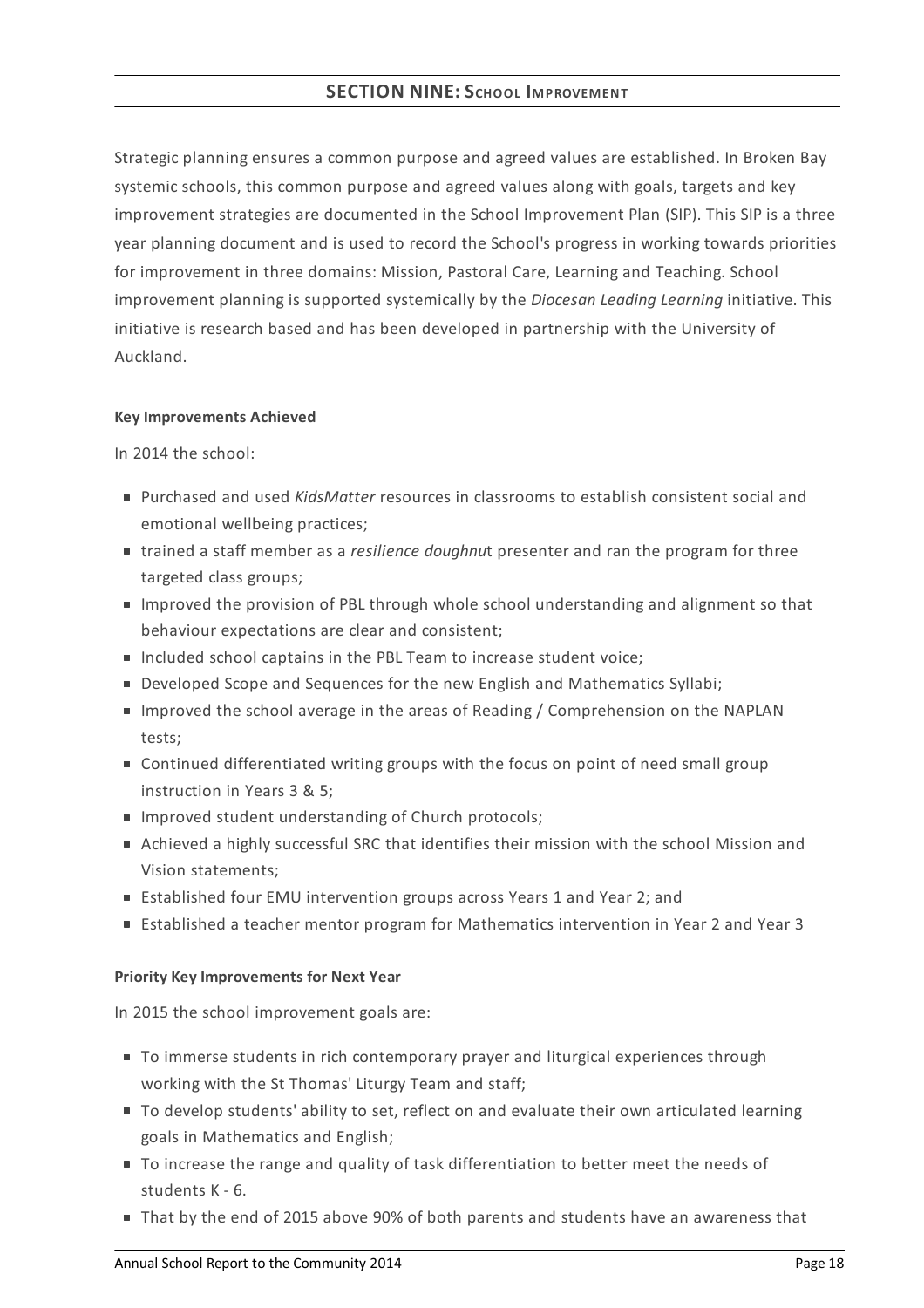St Thomas is a PBL/*KidsMatter* School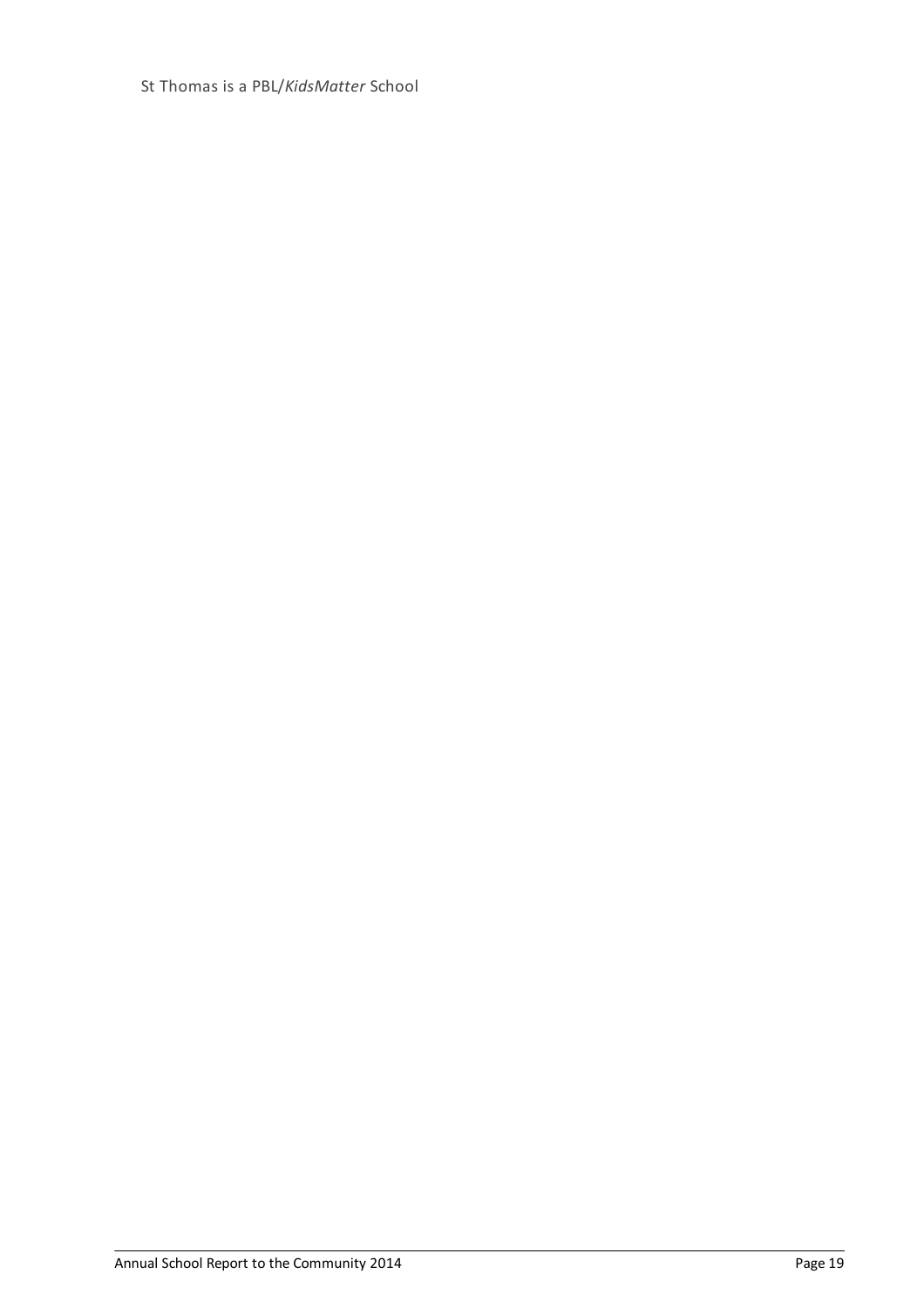The opinions and ideas of parents, students and teachers are valued and sought. Their suggestions are incorporated into planning for and achieving improved outcomes for students. This year, a variety of processes have been used to gain information about the level of satisfaction with the School from parents, students and teachers.

#### **Parent Satisfaction**

Response to the new newsletter format, the electronic sign and the improved website has been extremely positive. Parent formal and informal communications with staff have been of a very complimentary nature. Parent in-class engagement has significantly increased over the last twelve months, increasing parent knowledge of the nature of the classroom while providing additional support for teachers and students.

## **Student Satisfaction**

Student informal communication about St Thomas' School is very positive. The rich excursion experiences being run for all classes are a highlight for students.

In preparation for Student Representative Council (SRC) meetings class meetings are held in all classes. Each class then appoints two representatives to attend the term SRC meeting. The class meetings being held to discuss matters of student concern, in relation to living St Mary of the Cross MacKillop's motto 'Never see a need without doing something about it', have provided a real sense of ownership and control for all students. The issues raised have resulted in permanent changes to St Thomas.

The provision of information technology across the school has resonated well with the students. They have access to desktops, laptops and ipads.

## **Teacher Satisfaction**

When the 2014 School Improvement Plan was evaluated with staff they indicated that:

- They are happy with the quality and amount of professional development they receive;
- The spirituality day in Term 3 was a wonderful spiritual experience:
- They feel supported in the work they do with families; and
- **Pastoral care offered through meals, celebrations together and opportunities to plan** together as a grade group has helped them professionally.